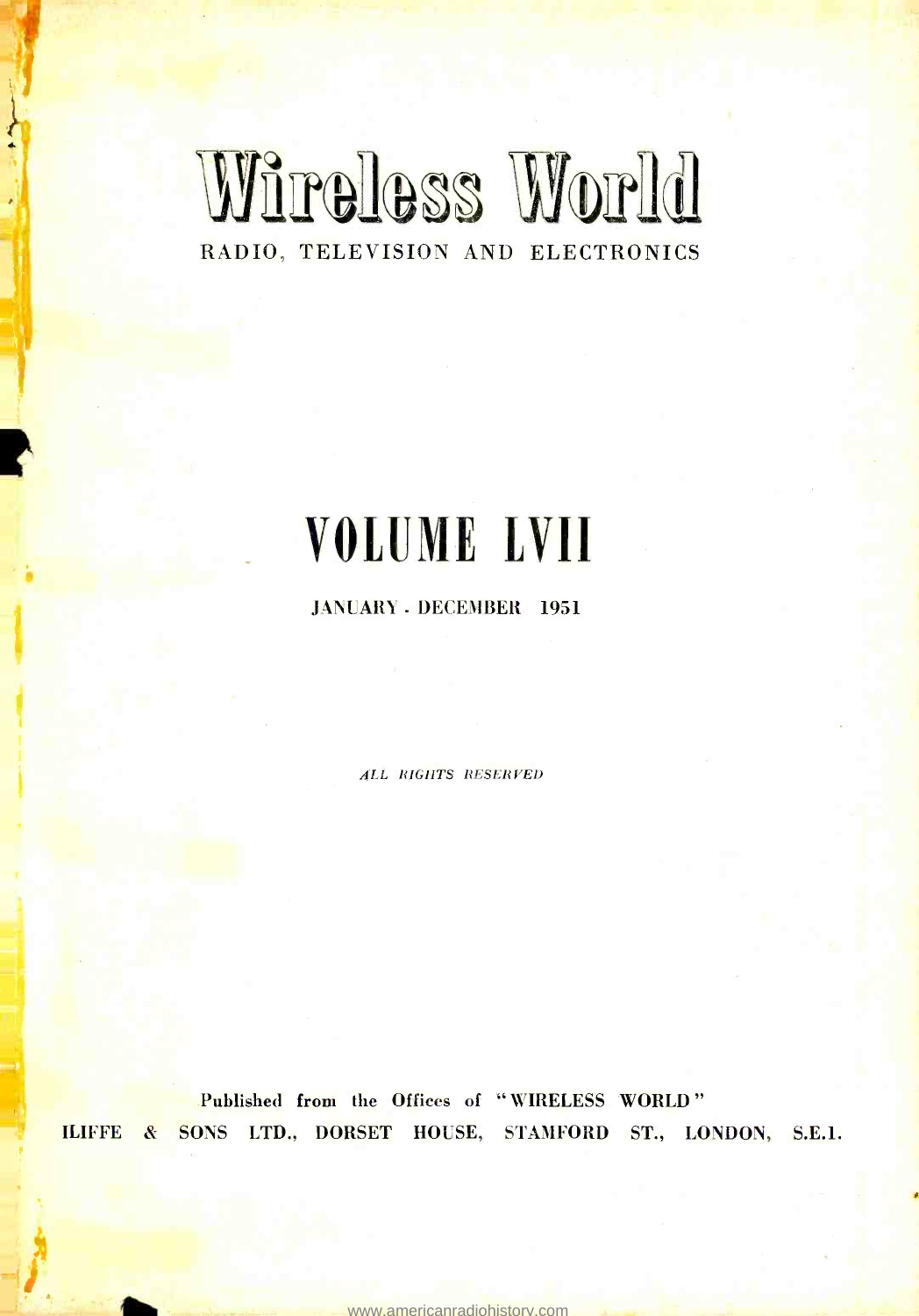## GENERAL INDEX

## To facilitate reference the month of issue as well as the page number is given.

The General Index is followed by a Classified Index under the headings of Aerials, Circuitry, Design, Electronics,<br>Manufacturers' Products, Miscellaneous, Modulation, Organization, Propagation, Radiolocation, Sound Reprodu

- **A.F.** Bridge Amplifier : Sensitive Null 1<br>Detector, by M. G. Scroggie, 175,
- 
- 
- A.G.C. Amplifier, by S. W. Amos and G. G.<br>
1. Johnstone, 415. Oct.; 452, Nov.<br>
A.M. (F.M. Experiments, Wrotham, 141. Apr.<br>
A.M. Versus F.M. (Correspondence). 39, Jan.; 22, Mar.; 146; Apr.; 220, June; 263, June; 263, July;
- 
- Mar. (1915)<br>
Marting of the Royal Festival Hall, 244,<br>
June<br>
June<br>
Studio. B.B.C. Measurement, 435, Oct.<br> *Acustica*, New International Journal (*News*),<br>
Aerial, Bddystone Amateur Beam, 475, Nov.<br>
Meircleure O.B. Mobile.
- 
- 
- 
- 
- 
- June ; 279 July<br>
T-Match Television, by B. Mayson, J. T.<br>
404, Oct.<br>
Temporary Vision, by F. D. Bolt, 13, J. J.<br>
Jan.
- Air Communications, Multi-Carrier. 92, Mar.<br>
Air Communications, Multi-Carrier. 92, Mar.<br>
Air Communications, Multi-Carrier. 92, Mar.<br>
Navigational Aids, by Basil Clarke, 329;<br>
The Control Records. (Corresonad.  $A$ ir Communications, Multi-Carrier, 92, Mar<br>
Air Communications, Multi-Carrier, 92, Mar<br>
Maygational Aids, by Basil Clarke, 329<br>
Traffic Control Records (Correspond-<br>
ence), 123, Mar.<br>
tineset, 131, Nar.
- 
- ence), 123, Mar.<br>
Aircraft Radio on Show, S.B.A.C., 448. Nov.<br>
Airfield Surface Movement Indicator, 170,<br>
May<br>
Marmet (News), 102. Mar.<br>
Aluminium Jointing, 181. May ; (Correspond-<br>
ence), 408. Oct. ; 500. Dec.<br>
Aluminium
- 
- Amateur F.M. Frequencies (News), 405, Nov. Radio Developments (News), 461, Nov. Radio Developments, by J. P. Hawker,  $\frac{465}{1000}$ , Nov. Radio Developments, by J. P. Hawker,  $\frac{465}{10000}$
- 
- 
- 
- Amintang Convention,  $\overline{X}$  Aug. 245, June  $\overline{X}$  Aug.  $\overline{Y}$  and  $\overline{Y}$  and  $\overline{Y}$  and  $\overline{Y}$  and  $\overline{Y}$  and  $\overline{Y}$  and  $\overline{Y}$  and  $\overline{Y}$  and  $\overline{Y}$  and  $\overline{Y}$  and  $\overline{Y}$  and  $\overline{Y}$  and  $\overline{Y$ 461, Nov. Dutch,  $(Nevx)$ , 102, Mar.<br>
American Coast-to-Coast Television (News), 19<br>
461, Nov.<br>
461, Nov.<br>
461, Nov.<br>
102, 1401, Nov.<br>
102, 1401, (Correspondence), 179, May<br>
102, Walkie-Talkie, R.C.A., 291, July<br>
2020, Walk
- 
- 
- 
- 
- 
- 
- Asian Conference on<br>
Asian Conference on<br>
224, June<br>
12, Jan.<br>
Public Address<br>
259, 265, July<br>
14, David Badius
- 
- 
- Public Address Engineers' Exhibition,<br>
259, 265, July ; (News), 182, May<br>
Astronomy, Radio, 275, July<br>
Athlone Fellowships (News), 462, Nov.<br>
Attenuation of Screened Rooms, E.R.A.<br>
Report, 151, Apr. , n. 000, 000, 000, 0
- Authlone Fellowships (News), 462, Nov.<br>Attenuation of Screened Rooms, E.R.A.<br>Report. 151, Apr.<br>Audio Convention. Brit. I.R.E., 409, Oct.<br>——Frequency Valve Voltmeter, by S.<br>Kelly, 215, June<br>Australian Time Signals (News), 1
- 
- 
- Australian Time Signals (News), 143, Apr.<br>Automatic Course Plotting, 143, Apr.;<br>Automatic Course Plotting, 143, Apr.;<br>Monitoring (Correspondence), 322, Aug. ;<br>457, Nov.
- $B.B.G.$   $/G.P.O.$  Standards (Correspondence), - 263, July; 369, Sept. Beveridge Committee's Report, Si,
- 
- **E.B.C.** (G.P.O. Standards (Correspondence),<br>
263, July : 869, Sept.<br>
 Beveridge Committee's Report, S1,<br>
Feb. ; (Editorial) 125, Apr.<br>
 Daventry, New Transmitter (News), 15, Jan.<br>
 Daventry, New Transmitter (News), 137 Froadcasting Inc.<br>
Proadcasting Inc.<br>
Daventry, New<br>
137, Apr.; articles<br>
236. June<br>
Exhibition (News<br>
Holme Moss Open<br>
Holme Moss Open<br>
Holme Moss Open Exhibition (News), 269, July - 269, July - 269, July - 269, July - 269, July - Holme Moss Opens, 473, Nov. Holme Moss Tests (News), 313, Aug. ; 412, Oct.
- 
- 
- 
- B.B.C. Metre-wave Broadcasting Sub Judice<br>(Editorial), 209, June ; (Correspond-B.B.C. Metre-wave Broadcasting Sub Judice (Editorial), 209, June ; (Correspond-<br>
ence), 263, July<br>
- New Appointments (News), 15, Jan.<br>
- New Governors (News), 15, Jan.<br>
- P.M.G.'s Statement on V.H.F. (Editor-<br>
ial), 337,
- 
- 
- 
- (Editorial). 167, Apr. (Report. 1950/1 (News), 461, Nov. [1]<br>Report. 1950/1 (News), 461, Nov. [1]<br>Report. 1950. [1] Report. 1950/1 (News), 461, News)<br>
Standard Frequency Transm<br>
378, Sept.<br>
Standardized Chassis, 261, July<br>
Stations, List, 104, Mar.<br>
Studio Acoustics, 435, Oct.<br>
Studio Acoustics 435, Oct.
- 
- 
- 
- Standardized Chassis, 261, July<br>
 Stations, List, 104, Mar.<br>
 Television Map, 82, Feb.<br>
 Television Progress (News), 15, Jan.<br>
 Twelve New Low-Power Stations<br>
(News), 268, July ; 412, Oct. ; 463,<br>
 Nov.<br>
Neuvoe Tele
- 
- 
- Mar.<br>Wrotham Transmitter, 141, Apr.<br>Year Book, 1952 (*News*), 502, Dec.<br>Zoom Lens, 312, Aug.
- 
- B.S.I. Committee's Report (News), 138, Apr.<br>
 Jubilee Exhibition (News), 182, May.<br>
B.S.R.A., Amplifiers for Disc Recording,<br>  $14$ , Jan.<br>
 Annual Convention, 260, July<br>
 Electromagnetic Gramophone Pickups,<br>
 Exhibitio
- 
- 
- 265, July<br>
Frequency Test Records, Discussion,<br>
231, June<br>
Officers (News), 374, Sept.<br>
Difference: Chern Fickings, Lecture, 18, Jan.<br>
B.V.A. Officers (News), 413, Oct.<br>
Bad Radio Teaching (Correspondence), 500,<br>
Baird Pla
- 
- 
- 
- 
- 
- Ball Race, Miniature Bearings, 296, July Band -pass Converters, by H. B. Dent, 67,
- Feb. Text Without Big Baffles, by K. A. Exley, 132, Apr. ; (Correspondence), 219, May ; 364, July ; 321, Aug. ; 369. Sept. ; (
- Batteries, Re-activating Dry, by R. W.<br>
Hallows, 434, Oct. ; (Correspondence).
- BEVERIDGE REPORT :<br>Broadcasting Monopoly (Editorial),
	- 125, Apr. Cinema Television (*News*), 137, Apr.  $\begin{array}{|l|} \hline \end{array}$
	- Covernment White Paper on Report<br>
	(Editorials, 301, Aug.; 337, Sept.<br>
	Meetings of Broadcasting Committee<br>
	(News), 15, Jan.<br>
	Metre-wave Broadcasting (Editorials),<br>
	Metre-wave Broadcasting (Editorials),<br>
	(Correspondence), 26

Sept. ; article by Thomas Roddam, | **1**<br>341, Sept. ; (*Correspondence*), 499, | 1

- Dec.<br>
Recommendations of the Broadcast-<br>
ing Committee, S1, Feb. ; (Corres-<br>
pondence), 121, Mar.<br>
Binary and Decimal Systems : Tens or<br>
Twos ?, by "Cathode Ray," 351.<br>
Sept.
- 
- 
- Binaural Broadcasting, 371, Sept.<br>Brit. I.R.E. Annual General Meeting, 461, P Nov.<br>
-, Eidophor Projection Television, paper, 1
- 
- 424, Oct. Election of Officers, 461, Nov. Graduateship Examination, 139, Apr. -, Hearing Aid Problems, paper, 107, Mar.
- 
- Mar.<br>
Premiums, 413, Oct.<br>
Premiums, 413, Oct.<br>
Progress in Loudspeaker Design,<br>
paper, 18, Jan.<br>
Progress in Loudspeaker Design,<br>
V.H.F. Broadcasting, paper, 350,
- 
- Sept. Convention, 101, Mar.; 138, App. ; 224, June ; 268, July ; 314, Aug. ; 350, 372, Sept. ; 409, Oct. Broadcast Receiver Design, I.E.E. discussion,  $72,$  Feb.
- 

<www.americanradiohistory.com>

- Broadcasting Committee's Inquiry (News),<br>15, Jan.; Summary of Recommendations, S1, Feb.; (Correspondence), 121,<br>1ar.;  $\frac{1}{2}$  263, July ; 499, 500, Dec.;<br>(*Editorials*), 125, Apr.; 167, May<br>209, June; 301, Aug.; 337, Se
	-
- 

- CABLE, Telcon Transmitter Feeder, 37,<br>
Jan.<br>
Capacitors, Electrolytic, by G. W. A.<br>
Dummer, 510, Dec.<br>
 in See-Saw Circuit (Correspondence),
- 
- 
- 180, May ; 220, June (Correspondence), 180, May ; 220, June (Correspondence), 180, May ; 220, June (Cathode -Ray Tubes, Aluminizing. by S. R. June (Cathode -Ray Tubes, Aluminizing. by S. R. June (Cathode -Ray Tubes, 245, J
	- , English Electric Steel (News),
- $\frac{16}{10}$ , Jan. for Television, G.E.C., 297,
- July Chokes, R.F., by " Cathode Ray," 494, Dec. Church House, Westminster, Sound Rein-
- 
- forcing Installation, by D. W. Pipe,<br>
117. Mar. (*Cattorial*), 83, Mar.<br>
Circuit Diagrams, Aid to Reading : Grouped<br>
Component References, by L. Bain-<br>
bridge-Beil, 115, Mar.; (*Correspond-*<br>
ence), 219. June<br>
component R
- 
- 

Constant-Current Generator, The Valve as,<br>by "Cathode Ray," 152, Apr.<br>Continental Gramophone Records, 484, Dec.<br>Continuously Variable Mains Transformer,<br>by H. E. Styles, 306, Aug.<br>Converters, Band-pass, by H. B. Dent, 67,

"Feb."<br>Copenhagen Intermediate Frequencies (*News*), 15, J<sub>an.</sub> ; 360, Sept.<br>Countering Mains Fluctuations, by Graham<br>Woodville, 148, Apr.

Copening Man.; 360. Sept.<br>
Countering Man.; 360. Sept.<br>
Countering Man.; 360. Sept.<br>
Countering Man.; 186. Apr.<br>
Crystal Oven. Pye Miniature, 163. Apr.<br>
Crystal Oven. Pye Miniature, 163. Apr.<br>
388. Sept.; (*Correspondence* 

**D.C.** Amplifiers, Reducing Drift in, (Corres-<br>
D.S.I.R. Telecommunications Research, 431,<br>
D.S.I.R. Telecommunications Research, 431,<br>
A.R. Port.

Danish Television (News), 463, Nov.<br>Daventry Station, New, by R. W. Hallows, 236, June

Danish Television (News), 463, Nov.<br>
Daventry Station, New, by R. W. Hallows,<br>
Decca Chain, French, (News), 462, Nov.<br>
— Flight Log Computer, 143, Apr. ;<br>
— Navigator : N. British Chain opens<br>
(News), 269, July ; 313, Aug.

Diathermy Interference (Correspondence),<br>
370, Sept. ; 457, Nov. ; 500, Dec.<br>
Dictation Machine, Magnetic, 196, May<br>
Digital Computor, New, 333, Ang.<br>
Dimensions. by "Cathode Ray,"469, Nov.<br>
Diode Detector Distortion, by W

Dutch Television Stations and Frequencies (News), 101, Mar. ; 462, Nov.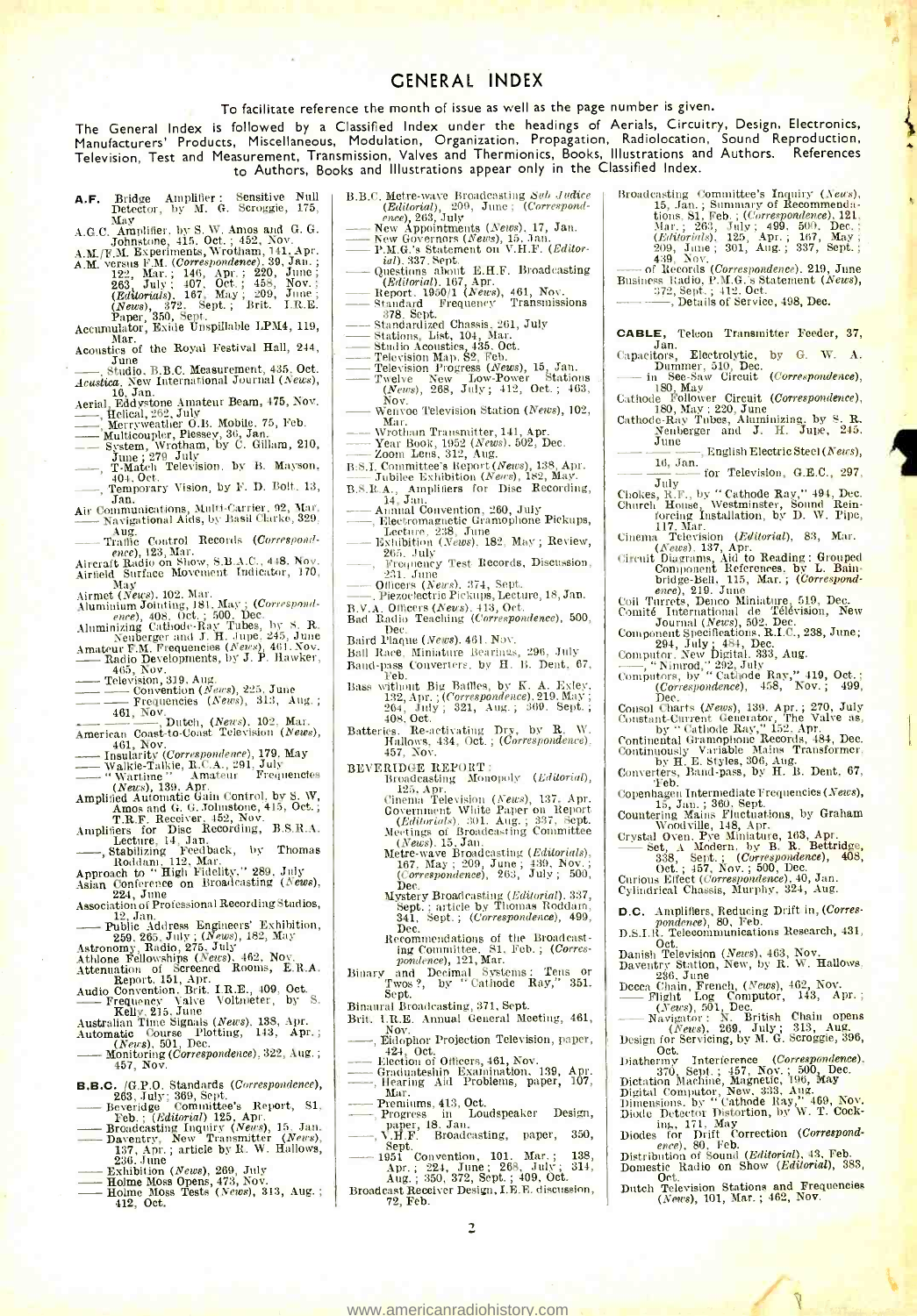- **E.H.F.** Broadcasting (Correspondence), 39,<br>
Jam.; 122, Mar.; 146, Apr.; 220,<br>
June; 263, July; 407, Oct.; 458,<br>
Nov.; (Editorials), 167, May; 209,<br>
June; 439, Nov.; (Kewas), 372, Sept.;<br>
Rrit. I.R.E. Paper, 350, Sept.;<br>
	- Mar.
- 
- Formulations (Correspondence), 122.<br>
E.M.T. Booster, Plyback, by A. H. B.<br>
Walker, 27, Jan.<br>
Thomas R.F. Oscillator, by C. J.<br>
Walker, 27, Jan.<br>
Thomas R.F. Oscillator, by C. J.<br>
Dickinson, 70, Feb.<br>
Cocking, 444, Nov.; 51
- 
- 
- Aug.<br>
Rarls Court Exhibition, 1951 (News), 137,<br>
Apr.; (Editorials), 337, Sept.; 883,<br>
Oct.; Guide, 361, Sept.; Review,<br>
384, Oct.; Attendance (News). 412,<br>
Oct.; (Correspondence). 499, Dec.<br>
Earphoue, Bonochord Miniature,
	-
	- Domestic Radio on Show. 383, Oct. Encouraging Technical Writers, 479, Dec.
	-
	- Festival Television, 301, Aug.<br>Fire and Shock, 1, Jan. .<br>Government Views on the B.B.C., 301,
	- Aug.<br>
	Home Broadcast Recording, 125, Apr.<br>
	Illegal Interference, 337, Sept.<br>
	Metre-wave Broadcasting Sub Judice,<br>
	200, June; (Correspondence), 263,<br>
	July
	-
	-
	-
	- 2008, June ; (Musings, 125, Apr. Middle -age Musings, 125, Apr. New Broadcasting System ?, 337, Sept.  $\frac{1}{2}$
	- Questions about E.H.F. Broadcasting, 167. May; (Correspondence), 263.<br>July
	-
	-
	- July Sound Reproduction, 251, July Television in the Cinema, 83, Mar. Uses of Meter-wave Broadcasting.<br>
	Uses of Meter-wave Broadcasting.<br>
	139, Nov.: (Correspondence), 500, Dec.
- 439, Nov. ; (Correspondence), 500,<br>
Bducational Filmstrips, Mullard, 375, Sept.<br>
Efficiency Line-Scan Circuits. by W. T.<br>
Efficiency Line-Scan Circuits. by W. T. T.
- 
- Oct.<br>
Eidophor Projection Television System, Brit. (I.R.E. Convention Paper, 424. Oct.
- Electrical Dangers (Correspondence), 80, Feb. ; 180, May Electricity Power Cuts Warning (News), 462,
- 
- Nov. 502, Dee.<br>
Electro Physiological Technologists Associa-<br>
tion Annual Meeting (News), 183. May<br>
Electrolytic Capacitors, by G. W. A. Dummer,<br>
510, Dec.<br>
B.S.R.A. paper, 238, June<br>
B.S.R.A. paper, 238, June
- 
- 
- Electronic Flight Simulator, 130, Apr.<br>
Fluxmeter, by P. L. Taylor, 161. Apr.<br> *Elettra II,* Marconi, 232, June<br>
Engineering Conference, Joint, (News), 224,
- 
- June<br>Europe's V.H.F. Stations (News), 137, Apr.<br>EXHIBITIONS : Europe's **V.H.F. Stations (News), 137, Apr.** EXHIBITIONS :<br>EXHIBITIONS : Anglo-French, 138, Apr. Association 1
	- of Public Address Engineers, 182,<br>May; 259, 265, July. B.B.C., 269,<br>July. B.I.F. 1952, 374, Sept. B.S.R.A., 182.May; 265, July. British Standards<br>Golden Jublie, 182, May. Electron-<br>Itis, 288, July. British International As 1952, 412. Oct. Model Lugineer,<br>269. July; Telearchies. 433, Oct.<br>National Radio and Telewision Show,<br>National Radio and Telewision Show,<br>5ept.; 383. Oct.; Guidenical, Oct.; Fig. 1974.<br>Sept.; 383. Oct.; Guide. 361. Oct.;
- F.M. /A.M. Experiments, Wrotham, 141, Apr. F.M. American Views (Correspondence), 79. F.M./A.M. Experiments, Wrotham, 141,<br>F.M. Annerican Views (Correspondence), 79,<br>The strategy (Correspondence), 322, Aug.<br>in Germany (News), 463, Nov.<br>Italian Network (News), 15, Jan.<br>Receiver, Design for, by J. G. Spencer,
- 
- 
- -
- FM. versus A.M. (Correspondence), 39, Jan. ; 122, Mar. ; 146, Apr. ; 220, June ; 263, July  $\begin{bmatrix} 407 \\ 604 \text{t} \text{v} \end{bmatrix}$ , 1977, May; 209, June (*Networds*), 167, May; 209, June (*News*), 372, Sept. ; Brit. I.R.E.<br>
paper. 350, Sept. ; Brit. I.R.E.<br> **PMQ**, by W. S. Mortley, 399, Oct.<br> **FMQ,** by W. S
- 
- 
- 
- **Festival of Britain** : Radio Equipment at the South Bank. 173, May ; Pestival II.<br>Hall Acousties. 244. June ; Television II.<br>Hall Acousties. 244. June ; Television II.<br>Stereophonic Sound in Telekinema,<br>223, June, Telekin ticipation, 101, Mar. ; 139, Apr. ; 270,<br>July July Filter, Unusual Ladder, by F. G. G. Davey.
- 
- 31, Jan. (1997)<br>
Fire and Shock (*Editorial*), 1, Jan.; article<br>
by F. C. Connelly, 2, Jan.; (*Correspondence*), 145, Apr.; Fire Protection<br>
1888. Report. 69. Feb.<br>
Flight Simulator, B.O.A.C. 130, Apr.<br>
Flight Simulator, B
- 
- 
- 
- 
- Flyback E.H.T. Booster, by A. H. B.<br>Flyback E.H.T. Booster, by A. H. B.<br>French Decca Chain (News), 462, Nov.<br>Tequency-Modulated Quartz, by W. S.<br>Frequency-Modulated Quartz, by W. S.<br>Mortley, 399, Oct.<br>Modulation, by "Catho
- 
- Fuses, Temperature, 294, July
- **G.P.O.**/B.B.C. Standards  $(Correspondence)$ , 263, July; 369, Sept.<br>  $-\text{Rugby Station}$  Jubilee (*News*), 102,
- Mar. Mar. 6. Membership (News), 16,
- 
- Jan. War Office Agreement (News),139, Apr. Gas Discharge Tubes, 293, July Generator, Square -Wave, by O. C. Wells,
- 
- 
- $35,$  Jan.; (Correction), 103, Mar.;<br>Correction (292, Aug.<br>German Television (News), 412, Oct.<br>Germanium Crystal Set. by B. R. Bettridge,<br> $338,$  Sept.; (Correspondence). 408,<br>Oct.; 457, Now, ;500, Dec.<br>Diodes, by R. T. Lo
- 
- 
- 
- defination (State Lines, 1981).<br>
238, Sept.: (Correspondence). 408,<br>
Oct.; 457, Nov.; 500. Dec.<br>
 Rectifier, G.E.C., 37, Jan.<br>
Jupe, 57. Feb.<br>
Government Views on the B.B.C. (Editorials),<br>
301, Aug.; 337, Sept.<br>
Gramphone

HARBOUR Control Radar, 105. Mar.;<br>
(Correspondence), 220. June<br>
Hearing Aid, Amplivox Miniature, 296,

- $J_{\rm{uly}}$  Bonochord Miniature, 37, Jan. Problems, Brit. 1.R.E. paper, 107, Problems,
- 
- Helical Aerial, General Electric of America,<br>
Helical Aerial, General Electric of America,<br>
High-Definition Films Ltd. Company formed<br>  $\frac{(Neus)}{167}$ , May (Correspondence), 322, Aug.<br>
197. May (Correspondence), 322, Aug.<br>
H
- 
- 
- 
- -
- Tests (News), 313, Aug. Honours, Birthday (News), 269. July Horn Loading, Brit. I.R.E. raper, 18, Jan. House of Lords, Tannoy Installation, 312,
- Aug. How Reliable is a Radio Valve ? I.E.E.
- 
- Home of Lords, Britt. L.B. Faper. 16, 341,<br>Home of Lords, Tannoy Installation, 312,<br>How Reliable is a Radio Valve? I.E.E.<br>discussion, 91, Mar.<br>——Television Works. G.B. Instructional<br>Film (News), 183, May<br>——to Cloose a Valv
- 
- I.E. I. I. I. (*News)*, 180, *Microsea Valve.by Thomas Roddam*,<br>
221, June ; (*Correction*), 324, Aug.<br> **I.E.E.** Amnual Report (News), 260, July<br> **Awards (News), 373. Sept.**<br> **Broadcast Receiver Design, discussion, I.E.E.** Annual Repo<br>Awards (News)<br>Droadcast Rec<br>P2, Feb.<br>Council (News)
- Council (News), 374, Sept.

<www.americanradiohistory.com>

- 
- I.E.E. Faraday Medallist (News), 101, Mar.<br>
How Reliable is a Radio Valve?<br>
discussion, 19, Mar.<br>
Joint Engineering Conference (News),<br>
224, June <sub>unform</sub> and Communication
- Joint Engineering Conference (News),<br>
224, June<br>
-, Nervous System as a Communication<br>
Network, paper, 6, Jan..<br>
 Radio Section Committee (News), 374.
- 224, June 1, Nervous System as a Communication<br>
Nervous System as a Communication<br>
Nervous System C, June 1, Nervous, 374,<br>
Nervous System C, News, 138,<br>
211. Arter Copenhagen, 360, Sept.<br>
11. Arter Copenhagen, 360, Sept.
- 
- 
- 
- 
- 
- 
- May **Industry and E.H.F.** (Correspondence), 263.
- July<br>Institute of Physics Annual Report (News). 269, July<br>- Graduateship Examination (News)
- 
- -
- 112, Oct. Diathermy (*Correspondence*),<br>
112, Oct. 370, Sept. ; 457, Nov.; 500, Dec.<br>
11egal (*Editorial*), 337, Sept.<br>
30, Sept. ; 457, Nov.; 500, Dec.<br>
16. Sources of 468, Nov.<br>
11ermodulation Distortion in Gramophone<br>
- International Conference at Geneva (News).
- 372, Sept.<br>Ionosphere Review : 1950, by T. W. Benning-<br>ton, 109, Mar.<br>Italian F.M. (News), 15, Jan.
- 
- JOINTING Aluminium, 181, May ; (Corres-<br>pondence), 408, Oct. ; 500, Dec.
- pondence), 408, Oct. ; 500, Dec. **LEGITIMIZING** the "Puff" (Correspond-<br>
ence), 321, Aug.; 407, Oct.; 458,<br>
Nov.; 499, Dec.<br>
LETTERS TO THE EDITOR:<br>
M. M. versus F.M., R. C. Burnell, 39,<br>
J.an.; F. A. Ruddle, 122, Mar.;<br>
V. C. Cruttenden 144, Apr.;<br>
J. R

500, Dec.<br>
Bass Without Big Baffles, I. E. A.<br>
Boss Without Big Baffles, I. Exley,<br>
264, July, 321, Aug., 369, Sept.,<br>
408, Oct. F. D. C. Baker, 264,<br>
July, G. A. Briggs. O. G. Kerslake,<br>
321, Aug., E. R. Veater, 270, Sept

Draper, 180. May<br>Cathode Follower Circuit, S. H. Finn. 180, May ; F. Butler, 220, June ; Crystal Menace ? C. Kidd, 408, Oct. ; B. R. Bettridge, 457, Nov. ;<br>F. A. Ruddle, 500, Dec.<br>Curious Effect, R. Ritter. R. G. Parr,

40, Jan.<br>
" Decentralized " Broadcasting, W. H.<br>
Diathermy Interference, R. Cussins,<br>
370, Sept.; H. Willan Critchley,<br>
457, Nov.; P. L. Everett, 500,<br>
Dec.<br>
Dec.

Diodes for Drift Correction, D. A.<br>
Bell, 80, Feb.<br>
E.H.F. Communications, H. N. Gant,<br>
122, Mar.<br>
125, Mar.<br>
1260.<br>
Feb. .

Earls Court Television, I. G. Benbough, - 499, Dec. Electrical Dangers, Harry Crampin, 80, Feb. ; T. J. Wynn, 180, May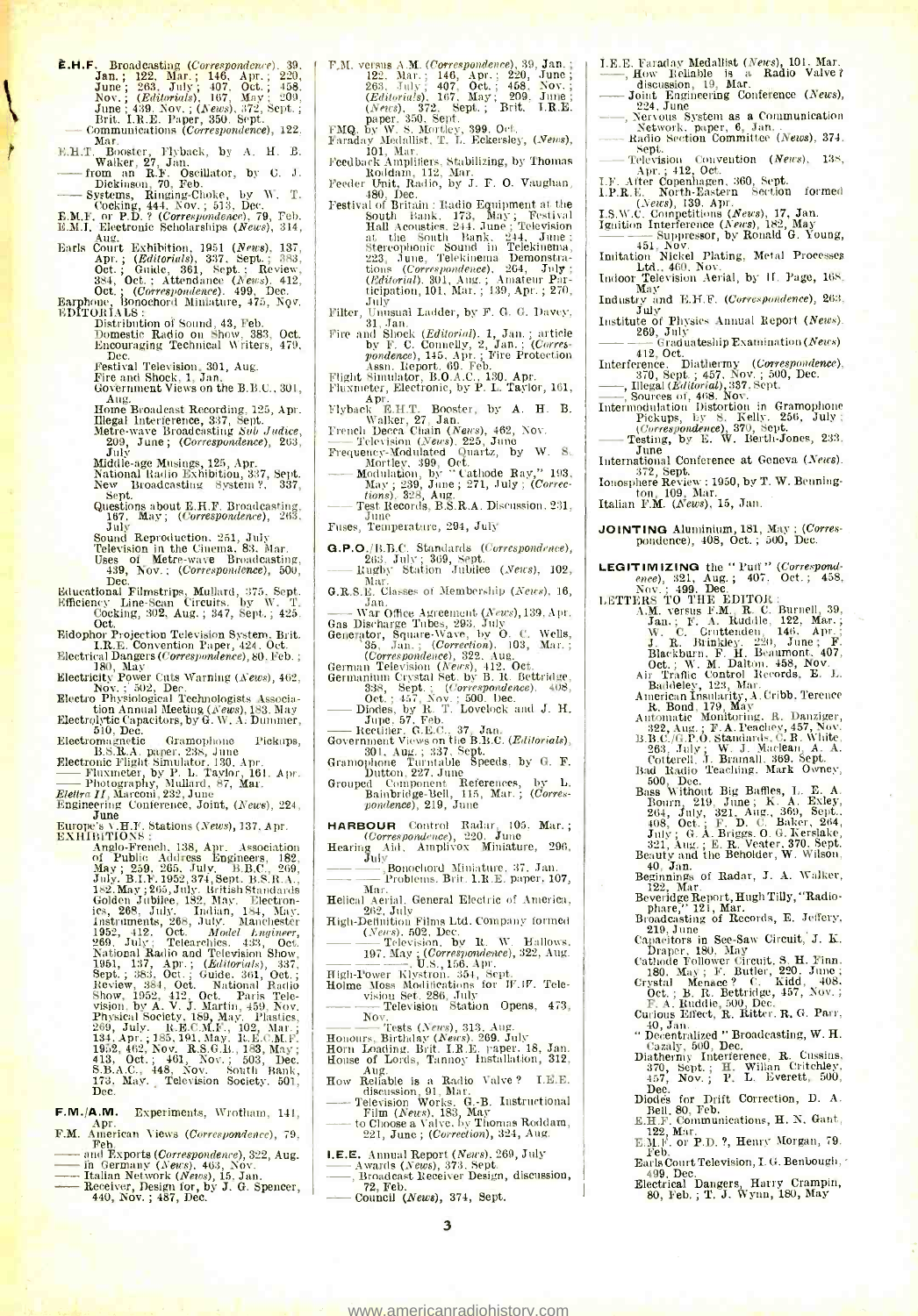- Letters to the Editor (contd.)<br>F. M. : American Views, Edwin H.<br>Armstrong, Charles Anderson, 79,
	- Armstrong, Charles Anderson, 79, Feb.<br>
	F.M. and Exports, C. I. Orr-Ewing, 322, Aug.<br>
	Festival Demonstrations, W. Mac-<br>
	Lanachan, 264, July<br>
	Good Example : Interiesence Suppres-<br>Good Example : Interference Suppres-<br>Sion, G.
	-
	- Grouped Component References, W. H. O. Banham, 219, June
	- Industry and E.H.F., D. A. Bell, J. R. Brinkley, 263, July Innocent Pentode, Thomas Roddam,
	- 369, Sept. Intermodnlation Tests, L. J. Elliott,
	-
	- Intermodulation Tests, L. J. Elliott,<br>370. Sept.<br>Jointing Aluminium. P. A. Raine,<br>408. Oct.; A. E. Crawford, 500,<br>Pec. 408, Oct. ; A. E. Crawford. 500, Dec. Legitimizing the " Puff." A. C. Kay, 321, Aug., 499, J. Aug. ; V. J. de Grijs, 458, Nov. Nomenclature, O. S. Puckle, 321, Aug.; L. Bainbridge-Bell, 407, []
	-
	-
	-
	- Over-Centralization, L. MacNaughton,<br>
	219, June<br>
	Phase Shift Oscillators, W. Bacon,<br>
	D. P. Salmon, 39, Jan.<br>
	Pickin Design, J. H. Brierley, 81,<br>
	Feb.; Peter J. Baxandall. Ralph<br>
	L. West, 146, Apr.<br>
	Jan.
	-
	-
	- Power-Cut Radio, I. G. Benbough,<br>123, Mar. .<br>Pulse Power, S. Cook, 499, Dec.<br>Radio in the Jungle, D. R. Saben, 1
	- 179. May Batteries, A. Edwin
	- Stevens, Thomas G. Ward, 457,<br>Nov.
	-
	- Recording Studios, M. L. Gayford,<br>
	458, Nov. ; Henry Morgan, 499,<br>
	Dec.<br>
	258, Nov. ; Henry Morgan, 499,<br>
	Dec.<br>
	269, Feb.<br>
	20, Feb.
	-
	- Screened Valves, Keith R. Brook,<br>Screened Valves, Keith R. Brook,<br>408, Oct.<br>Square-Wave Generator, R. William-<br>son, 322, Aug.
	-
	- Stereophonic Sound, M. G. Seroggie,<br>
	145, Apr. Colour Coding, L. A. C.<br>
	Television Colour Coding, L. A. C.<br>
	Hill, 80, Feb.<br>
	Fire Hazard, K. S. Phillips, 145,
	-
	- Apr. Licences, M. J. J. Brons, 220, June Load. M. G. Scroggie, 39, Jan.
	-
	- Reclaries, Ar. 3. Brons, 220,<br>
	168, G. Seroggie, 39, Jan.<br>
	G. L. Stephens, 220, June<br>
	-- Visor, '' F.S.M.C.," 122, Mar.<br>
	-- Visor, '' F.S.M.C.," 122, Mar.<br>
	Thermal Soldering Shunt, Joseph Clegg, 220, June
	-
	- Thorn Needles, C. E. Watts, Stanley Kelly, 121, Mar.; A. M. Pollock,
	-
	- 145, Apr. 1,000 -Line Will o' the Wisp, H. G. M. Spratt, 322, Aug. Tolerances and Errors, " Cathode I<br>M. Spratt, 322, Aug. Tolerances and Errors, " Cathode I<br>Valve Priorities, Telefunken G.m.b.H.,
	- Tair Spirac, 370, Sept. Standardization, T. L. Franklin, 370, Sept. 370, Sept. 370, Sept. 370, Sept. 370, Sept. 300, Dec., F. Le Jamma March 200, March 200, Dec., F. Le Jamma March 200, March 200, March 200, March 200, Mar
	- Symbols, E. Jeffery, 179, May What is a Polar Diagram ?, L. Bain bridge -Bell, 220, June
- 
- 
- Licences, 55, Feb.; 102, Mar.; 139. Apr.; 189. 38, May.; 225, June; 269. July; 313, Aug.; 374, Sept.; 413, Oct.; 402, Nov.; 503. Dec.<br>Line-Scan Circuits. Efficiency, by W. T.<br>Cocking, 302, Aug.; 347, Sept.; 425, Oct.<br>Oct.
- Long-distance Radio Jubilee, 486, Dec.<br>
Loudspeaker Cabinet Design, by D. E. L.<br>
Shorter (Correction), 53, Feb.
- Diaphragm Control, by J. Moir, 252, July -, Ekco ES115 Extension, 36, Jan. Input Power, by Thomas Roddam, 29, Jan.
- 
- Ribbon, by P. L. Taylor, 7, Jan. Whiteley Concentric Duplex, 36, Jan.
- MAGNETIC Dictation Machine, Dictorel, - 196, May Recording Tape, by H. G. M. Spratt, 196, May Tape, by H. G. M. Spratt, 88, Feb. ; 149, Apr. Mains Fluctuations, Countering, by Graham Woodville, 148, Apr.
- 
- 
- 
- -
- 
- 
- 
- 
- 
- Mains Transformer, Continuously Variable, by<br>
H. E. Styles, 306, Aug.<br>
H. E. Styles, 306, Aug.<br>
Marconi Electra II. 232, June<br>
Measuring Instanties Joint Advisory<br>
Measuring Instruments Joint Advisory<br>
Committee formed (*N*
- 
- Cazaly, 376, Sept. Modulation Battle. A.M. v. F.M., Brit.
- I.R.E. Paper, 350, Sept. Monitoring; Automatic, (Correspondence), 322, Aug. ; 457, Nov.
- Multi-Carrier Air Communications. 92, Mar.<br>
Multi-Range Olmmeter, by 1. B. Davidson,<br>
50, Feb.<br>
Multiple-Unit Resistors, 292, July<br>
Mystery Broadcasting (*Editorial*), 337, Sept.;<br>
article by Thomas Roddam. 341,<br>
Sept.; (
- 
- -
- N.P.L. Open Days, 142, Apr. Navigational Aids, Air, by Basil Clarke,
- sept., (Correspondence), 498, Dec.<br>
Nextigational Aids, Air, by Basil Clarke,<br>
329, Aug.<br>
Neven Testers, Grafton, Kerston & Co.,<br>
76, Feb.<br>
Nerve Communications, I.E.E. paper, 6,<br>
1990.<br>
Nerve Communications, I.E.E. paper,
- 
- -
- New Daventry Station, by R. W. Hallows<br>
" Nimrod " Computor, 292, July<br>
Nomenclature (*Correspondence*), 321, Aug.<br>
407, Oct.
- **OBITUARY:** Hobday, C. H. G., 462,<br>
Nov.; Lay, Atthur W., 139, Apr.;<br>
Loring, Condr. F. G., 442, Nov.;<br>
Mallett, Dr. Edward, 55, Feb.;<br>
Mansbridge, George F., 182, May;<br>
Philips Dr. Anton. 462, Nov.<br>
Ohmmeter, Multi-Range,
- 
- Operating Airborne Equipment, by Basil<br>
R. Clarke, 135, Apr.<br>
Oscillators, Phase Shift (Correspondence), 39, Jan.<br>
Jan. 2016
- 
- Oscilloscope Calibrator, by W. Tusting,<br>
310, Aug.<br>
 "Hum," by W. Tusting, 507, Dec.<br>
 Units, Mullard, 37, Jan.<br>
Over-Centralization (Correspondence), 219.
- 
- **June**
- **PARIS Television Show, by A. V. J. Martin, 459, Nov. 1.**<br>Patent Office Library Hours (News), 270, July ; 503, Dec.
- 
- Pattern Generator for Television : Radar, Radio and Television Ltd., 269, July Pentode as an Amplifier (Correspondence), F
- 
- 369, Sept. Franch (News), 183, May FR (News), 183, May FR (News), 183, May PERSONALITIES : Adorian, Paul, 138,  $\rightarrow$  225, June ; Armstrong. Major Edwin, 314, Aug.; Bareford, Dr. C. F., 314, Aug.; Beach, Holey, 191, C. F., 225, June ; Chapling, N. C. 138, Apr. ;<br>Condline, G. E., 503, Dec. ; Dannatt,<br>Dr. C., 413, Oct. ; Dickson, J. A., Feb. ; Dome, R. B. Techton, J. A., Eept. ;<br>Eckersley, T. L. 101, Mar. ; Edinburgh<br>H.R.H. The Duke of, 462. N  $\overline{G}_{11}$  413,  $\overline{O}$ ct.; Fisk, Sir Ernest, 268,<br>July, Fleming, Sir Arthur, 413, Oct.;<br>Fraser, Sir Ian, 268, July, Gilbert,<br>John C. 6., 503, Dec.; Gill, Sir Archi-<br>bald, 413, Oct.; Gimnan, A. H., 102,<br>Mar.; Good. Perc Oct. ; Macnamara, T. C., 17, Jan. ;<br>McLean, F. C., 413, Oct. ; Marler,<br>J. T., 462, Nov. ; Maskell, W. A. C., 263, July ; Mayo, R. G. E., 269, July ;

4

<www.americanradiohistory.com>

Mitchell, S. S. C., 503, Dec., Mumford,<br>A. H., 225, June 5, Nicholas, Air<br>Comdre, B. D., 17, Jan., Nichols, Air<br>Major General L. B. 138, Apr., 2016<br>Olson. Dr. Harry F., 314, Ang., 2016<br>Olson. Dr. Harry F., 314, Ang., 2017<br> 503, Dec.; Rushforth. Leonard. 54, Feb.; Finnson, T. A., 54, Feb.; Smile, J. A., 573, Sept.; Smith-Rose, Dr. R. L., 138, Apr.; Sowerby, J.<br>Dr. R. L., 138, Apr.; Sowerby, J.<br>Dr. R. L., 138, Apr.; Sowerby, J.<br>MeG., 462. Nov. May ; Turner, L. W., 225, June ; Voigt, P. G. A. H., 183, May ; Wilkin-<br>
son, Bruce, 54, Feb.; Zworykin, Dr. V. K., 314, Aug. Phase -Shift Oscillators (Correspondence), 39, Jan.

- 
- Phonetic Alphabets, 512, Dec.<br>
Physical Society's Exhibition, 1951 (News),<br>
16, Jan. ; Survey, 189, May<br>
Pickup Design (Correspondence), 81, Feb.;
- 146, Apr.<br>Input Circuit (Correspondence), 40, Jan.
- Pickups, Intermodulation Distortion in<br>
Gramophone, by S. Kelly, 256,<br>
July; (Correspondence), 370, Sept.<br>
Picture Telegraph Equipment. G.E.C., 36,<br>
Jan.
- 
- Piezoelectric Pickups, B.S.R.A. Paper, 18, Jan.
- Polar Diagram Plotter, Television Society<br>Paper, S4, Feb.<br>220, 220, Phat is a, (Correspondence), 220,
- 
- June<br>
Portable, Invicta Mains/Battery, 36. Jan.<br>
Post Office and Business Radio, 498, Dec.<br>
Power-Cut Radio (*Correspondence*),123, Mar. :<br>
Correspondence), 123, Mar. :<br>
(*News*), 462, Nov. : 502, Dec.
- 
- Printed Circuits. A. H. Hunt Ltd., 163, Apr. Projection Television System, E'lophor, Brit. I.R.E. Paper, 424. Oct.
- QUARTZ Crystal Oscillator, Frequen. 3y-<br>Modulated, by W. S. Mortley, 399, Oct.
- 
- **R.A.F.** Voluntary Radio Servico (News), 137,<br>
R.A.M.C. Organization (News), 54, Feb.<br>
R.E.C.M.F. Exhibition 1951 (News), 102,<br>
Mar., List of Exhibitors, 134, Apr.;<br>
Survey. 185, May ; 1952 Show<br>
Show **R.E.C.M.F.** Exhibition 1951 (*News*),  $102$ ,  $M.E. CM.F.$  Exhibition 1951 (*News*), 102,  $Mav$ , 134, Apr.;  $Sv$  Silvary, 185,  $May$ ; 1952 Show (*News*), 142, Nov.<br> $Nev$  Officers (*News*), 184,  $May$ <br> $\rightarrow$  New Officers (*News*), 1
- 
- 
- 
- R.I.C. Premiums for Technical Writing<br>  $(RN.V.(W.))R.$  (Reflection), 479, Dec.<br>
R.S.G.B. Convention (News), 139, Apr.<br>
Election of Officers (News), 139, Apr.<br>
 Exhibition (News), 183, May; 413,<br>
 Exhibition (News), 183, May

Aug.<br>R.T.E.B. Exam. Results (News), 463. Nov.<br>Radar Beginnings (Correspondence), 122, Mar.<br>—— Claims, Royal Commission on Awards **R.T.E.B.** Exam. Results (News), 463, Nov.<br>
Radar Beginnings (Correspondence), 122, Mar.<br>
- Claims, Royal Commission on Awards<br>
(News), 182, May<br>
- Display Unit, Decca Type 12, 424, Oct.<br>
Sonde, 155, Apr.<br>
Radio and Power

 $\frac{1}{\text{Display: Unit. Decca Type 12, 424, Oct.}$ <br>  $\frac{1}{\text{Sonde, 155, Apr.}}$ <br>
Radio and Power Cuts (*Neuss*), 462, Nov.;<br>  $\frac{502}{502}$ , Dec.<br>  $\frac{1}{\text{Astrom: Point, by J. F. O. Vaughan, 480}}$ <br>  $\frac{1}{\text{Dee}}$ <br>  $\frac{1}{\text{Dee}}$ <br>  $\frac{1}{\text{Dee}}$ <br>  $\frac{1}{\text{Dee}}$ <br>  $\frac{1}{\text{$ 

in the Jungle, by " Pronto," 73, Feb.;<br>
(Correspondence), 179, May<br>
Industries Club Membership and Offi-<br>
cers (News), 269, July<br>
101, Mar.<br>
Officers in Civil Airlines, by Basil R.<br>
Clarke, 135, Apr. (News), 260, July<br>
Cla

Clarke, 135, Apr. Union, Officials (News), 269, July on the Airways, 199, May<br>on the Airways, 199, May<br>Rearmament Advisory Committee<br>Formed (News), 461, Nov. Committee<br>Research Board Reports (1933-48), 18, - Jan. ; (1948), 1995, 2013<br>
- Hearmanned (News), 461, Nov.<br>
- Research Board Reports (1933-48), 18,<br>
- Societies and Clubs, List, 19, Jan. ;<br>
- Societies and Clubs, List, 19, Jan. ;<br>
Additions and Amendments, 151, Apr.

- 
- $\mathbb{R}.8.6.18$ . Convention (*News*), 338, Apr.<br>  $\mathbb{R}.8.6.18$ . Convention (*News*), 313, Apr.<br>  $\mathbb{R}.$  Election of Officers (*News*), 313, Apr.<br>  $\mathbb{R}.$  Exhibition (*News*), 313, Dec.<br>  $\mathbb{R}.$  Aug. 2010<br>  $\mathbb{R}.$  Aug.

 $\begin{array}{ll}\n\text{faato and prove cuts (see}\\
\hline\n & 502, \text{ Dec.}\\
\hline\n & \text{Peclet}\n\end{array} \n\text{U1}, \text{by J. F. O.}\\
\begin{array}{ll}\n\text{Decc.}\\
\hline\n & \text{Decc.}\\
\hline\n & \text{in the Jungle, by "Prol}\\
\hline\n & \text{L}(\text{Correspondence, J79}, \text{Prol}) \\
 & \text{L}(\text{Correspondence, J79}).\n\end{array}$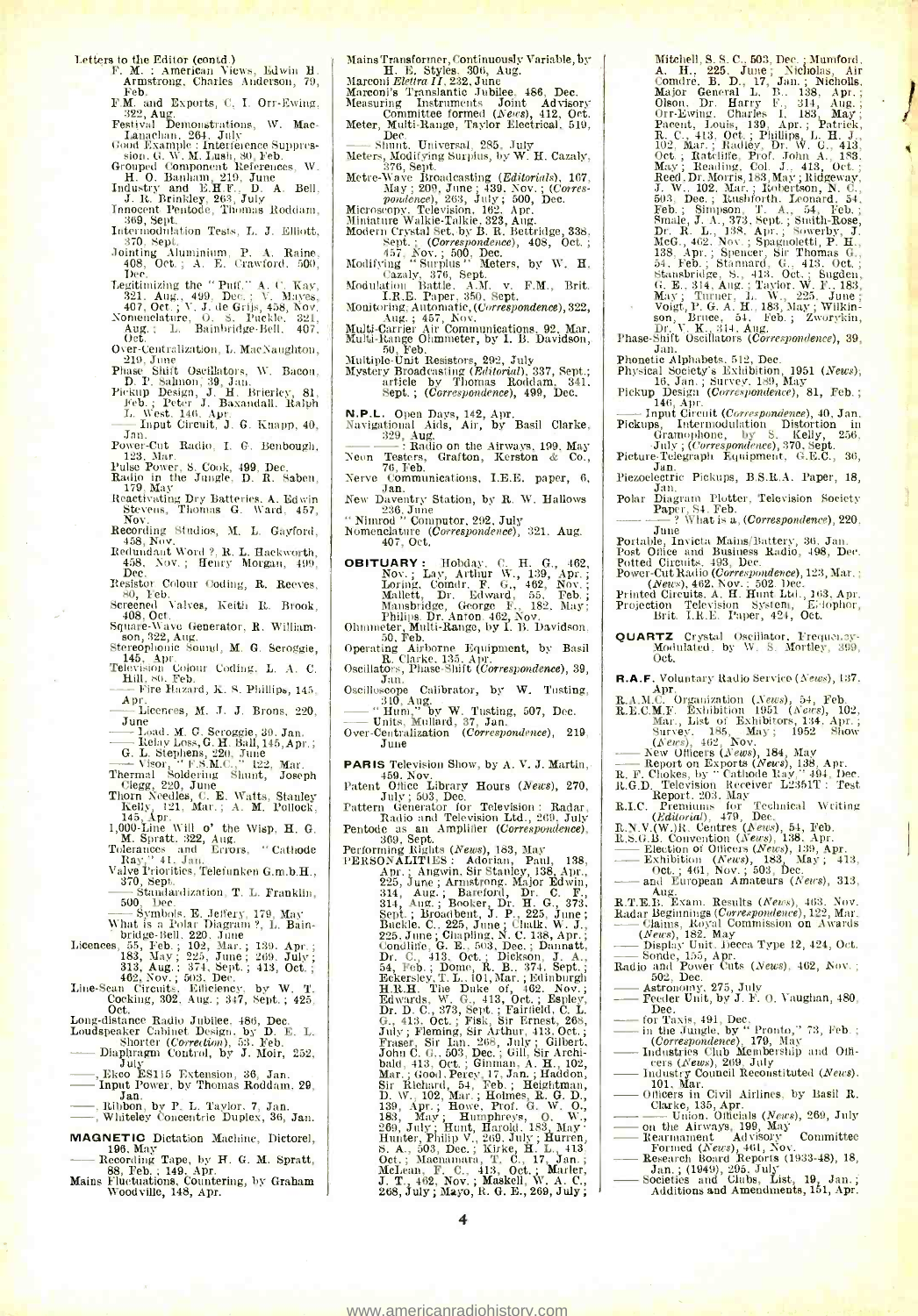- 
- Radio Telearchics, 342, Sept.<br>
Radio Telearchics, 342, Sept.<br>
RANDOM RADIATIONS, by "Diallist."<br>
RANDOM RADIATIONS, by "Diallist."<br>
42, Jan.; 77, Feb., 124, Mar.; 164,<br>
Apr.; 206, May; 248, June : 298,<br>
July; 334, Aug.; 38
	-
- 
- 
- 
- Recording on Tape, by R. W. Lowden, 283<br>
July 1918<br>
Studio Design. by P. A. Shears, 355<br>
Studio Design. by P. A. Shears, 355<br>
Records, Broadcasting of (Correspondence),<br>
219, June<br>
Relay Systems. Rediffusion and Link Sound

- Resistors, Multiple -Unit, 292, July Ribbon Loudspeaker, by P. L. Taylor, 7. Jan. Ringing Choke E.H.T. Systems, by W. T.<br>Cocking, 444, Nov.; 513, Dec.
- Royal Society Conversazione, 261, July Rugby Station Jubilee (News), 102, Mar.
- 
- 
- **S.B.A.C.** Display and Exhibition : Aircraft<br>
Radio on Show, 418, Nov.<br>
Radio on Show, 418, Nov.<br>
2. Jan.: article by F. C. Connelly, 2. Jan.: (Correspondence), 145, Apr.; F.P.A.<br>
ileport, 69, Feb. 45, Apr.; F.P.A.<br>
Sampl
- 
- Screen for Cabinets, Acheson Colloids Coated, 296, July<br>296, July Screened Valves (Correspondence), 408, Oct.
- 
- 
- See -Saw Circuit, Capacitors in (Correspond-<br>See -Saw Circuit, Capacitors in (Correspond-<br>Sensitive Null Detector, by M. G. Scroggie,<br> $-$  1.R.F. Receiver, by S. W. Amos and<br> $-$  R.F. Receiver, by S. W. Amos and<br> $-$  6. G. Jo
- Servicing, Design for, by M. G. Scroggie, 396, Oct.<br>
SHORT-WAVE CONDITIONS, by T. W.
	- Bennington, 26, Jan.; 56, Feb.; 99, Mar.; 160, Apr. ; 205, May ; 247, June ; 288, July ; 320, Aug. ; 375, Sept. ; 418, Oct. ; 450, Nov. ; 490, Dec.
	-
- 
- Signal Generator, Waveforms Ltd., Television,<br>
519, Dec.<br>
519, Dec.<br>
Valve Voltmeter, by S. W. Amos<br>
(Correction), 53, Feb.<br>
Slot Dipole Television Aerial, Indoor. by<br>  $\frac{11}{12}$ Page, 168, May<br>
Soldering Iron, "Neoflec,"

Sound - Reinforcing, by D. W. Pipe. 117, Mar. Reproduction (Editorial), 251, July Sources of Interference, 468, Nov.

- 
- 
- Speech Reinforcement Systems, by P. 11.<br>
Parkin and W. E. Scholes, 44. Feb. Translated of Light, N. P. L. Measurement<br>
(News), 462, Nov.<br>
Square-Law Rectifier Voltmeter, by Thomas<br>
Roudam, 316, Ang.<br>
Roudam, 316, Ang.<br>
Tha
- 
- 

Attew, 517, Dec.<br>Stabilizing Feedback Amplifiers, by Theory and the color of the Schedule (News), SO1, Dec.<br>Standard Frequencies, N. P. L. Reschedule (News), 501, Dec.<br>Frequencies, N. Standardized Chassis, B.B.C. Design.

- Frequency Transmissions, 378, Sept. Standardized Chassis, B.B.C. Design, 261, July Stereophonic Sound, by J. Moir, 84, Mar. ; (Correspondence), 145, Apr. Stereophony on Television Channels, 371, Sept. Studio Acoustics, B.B.C. Measurement, 435, Oct.
- 
- 

AERIALS<br>
Helical Aerial, General Electric, America,<br>
262, July<br>
Indoor Television Aerial, by H. Page, 168,<br>
Polar Diagram Plotter, S4, Feb.<br>
T-Match Television Aerial, by B. Mayson,<br>
404. Oct.

Talatch Television Aerial, by B. Mayson,<br>  $404.0ct.$ <br>
Television Aerial Aesthetics (Correspondence),<br>  $-$  Aerials, 218, June<br>
Temporary Vision Aerial, by F. D. Bolt, 13,<br>
Jan.

- Studio Design, Recording, by P. A. Shears, 355, Sept. ; (Correspondence), 458. Nov. Sunderland Radar Installation. 34, Jan. Suppressors, Wolf Electric Drill, 379, Sept.
- T.I.D.U. now part of D.S.I.R. (News), 183, May
- T.R.F. Receiver , Sensitive by S. W. Amos and G. G. Johnstone, 452, Nov.<br>T-Match Television Aerial, by B. Mayson,
- 104, Oct.<br>Tape Recorder Unit. Phidelity, 475, Nov.
- Recording, by R. W. Lowden, 283, July<br>
-- Heads, Bradmatic, 119, Mar. [19]<br>
-- Phidelity Magnetic Products,
	-
- 119, Mar. Taxi Radio, 491, Dec. Technical Writing Premiums (Editorial), 479, Dec. Taxi Radio, 491, Dec.<br>
Technical Writing Premiums (*Editorial*),<br>  $\frac{479}{100}$  Diec.<br>
Telearchies, Radio, 342, Sept.<br>
on Show, *Model Engineer* Exhibition,<br>
433, Oct.<br>
The 433, Oct.
- 
- Telecommunications Research, D.S.I.R., 431,  $\frac{433}{433}$ , Oct.<br>
Telecommunications Research, D.S.I.R., 431,<br>
Det,<br>
Dethema Stereophonic Sound, 223, June<br>
Demonstrations, (Correspondence), 264,<br>  $\frac{1}{101}$ ,  $\frac{1}{101}$ ,  $\frac{1}{101}$ ,  $\frac{1}{101}$ ,  $\frac{1}{101}$ ,  $\frac{1$
- Oct,<br>Telekīnema Stereophonic Sound, 223, June
- ----- Demonstrations, (Correspondence), 264,<br>July; (Editorial), 301, Aug.<br>Telescribe in Civil Aviation, 512, Dec.<br>Television Advisory Committee (News), 374,
- 
- Sept. Aerial Aesthetics (Correspondence), 40, Jan.
- Aerials, 218, June -, Aerialite Fringe -Area, 53, Feb. and Sound by Wire, by R. I. Kinross.
- $\frac{126}{126}$ , Apr. Colour Coding (Correspondence), 80,
- Fire Hazard (Editorial). 1. Jan. ;<br>Fire Hazard (Editorial). 1. Jan. ;<br>article by F. C. Connelly, 2, Jan. ;<br>Correspondence), 145, Apr.<br>Licences Payment (Correspondence), 220,<br>Jine <sub>1</sub>. Jine 1.
- June<br>Mains Load (Correspondence), 39, Jan. (Correspondence), 145, Apr.<br>
- Lieteuces Payment (Correspondence), 220,<br>
- Mains Load (Correspondence), 39, Jan.<br>
- Microscopy, 162, Apr.<br>
- O.B. Units for C.B.C. (News), 501, Dec.<br>
- Radio Links, Emitron, 406, Oct.<br>
- Rec
- 
- 
- 
- Hamp Einstein (4, E.C. BT5144, 75, Feb.<br>
Receiver, 4, E.C. BT5144, 75, Feb.<br>
R.G.D. 12351T: Test Report,<br>
203. May<br>
Receivers, Valradio Projection, 75,<br>
Feb. (Yuna) 133. May
- 
- 
- Regress (News), 182, May<br>
Relay Loss (Correspondence), 145, Apr. ;<br>
180. May ; 220, June<br>
Sound and Vision, 226, June<br>
Sound and Vision, 226, June<br>
Society Exhibition (News), 501, Dec. - Visor (Correspondence), 122, Mar. (Correspondence), 122, Mar. (Correspondence), 122, Mar. (The Visor (Correspondence), 122, Mar. (The Visor (Correspondence), 122, Mar. (The Visor (Correspondence), 122, Mar. (The properat
- 
- 
- 
- Sept. Testing Steep-Slope Valves, by J. C. Finlay
- That Other Valve Equivalent, by " Cathode<br>
Jay," 152, Apr.<br>
Thermal Soldering Shunt, by P. F. Duncan,<br>
65, Feb. ; (Correspondence), 220, June
- 
- Thorn Needles (Correspondence), 121, Mar. ;<br>1,000-Line Will o' the Wisp, by R. W.<br>1,000-Line Will o' the Wisp, by R. W.<br>1322, Aug. 197, May ; (Correspondence),<br>Tolerances and Errors (Correspondence), 41,
- 
- Jan. Training Technicians and Technologists, Govt. and Industry Proposals, 136,
- Apr. Transatlantic Tests, 1021, 100, Mar. Transformer, Continuously Variable Mains,
- Apr.<br>
Apr.<br>
Transathantic Tests, 1901, 100, Mar.<br>
Transformer, Continuously Variable Mains,<br>
by H. E. Styles, 306, Aug.<br>
(John Bell and Croyden Miniature, 37, Jan.; (Correction), 119, Mar.

CLASSIFIED INDEX (All entries except Books, Illustrations and Authors also appear in the General Index.)

Wide-band Flexible Aerials, 243, June<br>Wrotham Aerial System, by C. Gillam, 210,<br>June ; 279, July

CIRCUITRY<br>
S. W. Amos and G. G. Johnstone,<br>
S. W. Amos and G. G. Johnstone,<br>
415, Oct.; T.R.F. Receiver. 452, Nov.<br>
Capacitors in See-Saw Creuit (Correspondence),<br>
Particular Follower Circuit (Correspondence),<br>
180, May; 2

5

<www.americanradiohistory.com>

- Transformers, Philips Variable Mains, 119; Mar. Transportable Receiver, Pye P43U, 163,
- Apr.<br>Trends in Components, R.E.C.M.F. Exhibi-
- tion, 185, May Trimming Capacitors, Erie Resistor, 297,
- July Tuner Unit, Chapman Reproducers, 379, Sept.
- 
- U.S. Colour Television, 107, Mar.; (News), 314, Aug.<br>Ultrasonic Soldering Bath, Mullard, 379,<br>Sept.
- Sept. UNBIASED, by " Free Grid," 38, Jan. ; 78, Feb. ; 120, Mar. ' 166, Apr. ; 208, May ; 250, June ; 300, July ; 336. Aug. ; 382, Sept. ; 438, Oct. ; 478,
- Nov. ; 1229, Data, 1909, Data, 1909, Data, 1909, Data, 1909, Data, 1909, Data, 1909, Dec. in the Capacitance : Legitimizing the "Puff" (Correspondence), 321, Aug. ; 407, Oct. ; 458, Nov. ; 499, Dec.
- 
- 
- 
- Universal Meter Shunt, 285, July<br>
Unusual Ladder Filter, by F. G. G. Davey,<br>
31, Jan.<br>
V.H.F. "Civil Aviation Communications, 92,<br>
 Direction Finder, Marconi (*News*), 502,<br>
 Direction Finder, Marconi (*News*), 502,<br>
 R V.H.F. <sup>r</sup>Civil Aviation Communications, 92, Mar.  $-Direction$  Finder, Marconi (*News*), 502, Dec.
- Dec. Transmitter, Plessey PT15, 75, Feb. Valve Cathode Life, by C. C. Eaglesfield, 505,
- Dec. -, How to Choose a, by Thomas Roddam, 221, June ; (Correction), 324, Aug. Making, Brit. I.R.E. Convention (News), 373, Sept. ; (Correspondence), 500, Dec.
- 
- 
- 
- 
- 221, June ; (Correction), 324, Aug.<br>
221, June ; (Correction), 324, Aug.<br>
221, June ; (Correction), 324, Aug.<br>
733, Sept. ; (Correspondence), 500, Dec.<br>
Priorities (Correspondence), 370, Sept.<br>
Symbols (Correspondence), 17
- 
- 
- 

WALKIE-Talkie, Pye Miniature, 323, Aug.<br>------------- New American, 291, July<br>Watcrworks Radio, Ekeo, 332, Aug.<br>Wattage: Redundant Word? (Correspondence), 458, Nov.; 499, Dec.<br>Wave Analyser, Edison Swan, 36, Jan.<br>Wavelengt

- 
- 
- 
- 
- 
- Aug.<br>
Wenvoe Television Station (News), 102, Mar.<br>
Wide-Band Flexible Aerials, 243, June<br>
 Range Square-Wave Shaper, by J. E.<br>
Wire Distribution System, Television and<br>
Wire Distribution System, Television and - Sound, by J. B.<br>
- Range Square-Wave Shaper, by J. B.<br>
- Recorder. 517, Dec.<br>
Wire Distribution System, Television and<br>
- Sound, by R. J. Kinross, 126, Apr.<br>
-- Recorder. Angel Scientific Products,<br>
76, Feb. maled Scient

Wireless World Television Receiver, Further<br>
Xotss on. 2286. July<br>
WORLD OF WIRELESS, 15, Jan.; 54,<br>
Feb.; 101, Mar.; 137, Apr.; 182, May;<br>
224, June; 268, July; 313, Aug.;<br>
372, Sept.; 412, Oct.; 461, Nov.;<br>
501, Dec.

Wrotham Aerial System, by C. Gillam, 210,  $\begin{array}{rcl}\n & 274, & 9100, & 206, & 911, & 461, & 869,\n & 501, & 96. & 961, & 461, & 869,\n \end{array}$ <br>
Wrotham Aerial System, by C. Gillam, 210, June ; 279, July<br>
June ; 279, July<br>  $\begin{array}{rcl}\n\text{7} & \text{7} & \text{8} & \text{7} \\
\text{8} & \text{7} & \text{8} & \text{7}$ 

YOUR Loudspeaker. by Thomas Roddam, 29, Jan.

Diodes for Drift Correction (Correspondence).

80, Feb. Cocking, 302, Aug.; 347, Sept.; Cocking, 302, Aug.; 347, Sept.; 425, Oct.<br>425, Oct. 1100, by W. S. Mortley, 399, Oct.<br>
Limiter Circuit : Ignition Interference Sup-<br>
pressor, by Ronald G. Young, 451<br>Nov.

Nomenclature *(Correspondence*), 321, Aug.<br>407, Oct. Phase Shift Oscillators (Correspondence), 39,<br>Phase Shift Oscillators (Correspondence), 39,

ZIRCONIUM, Murex, 164, Apr. Zworykin Prize (News), 183, May

Jan.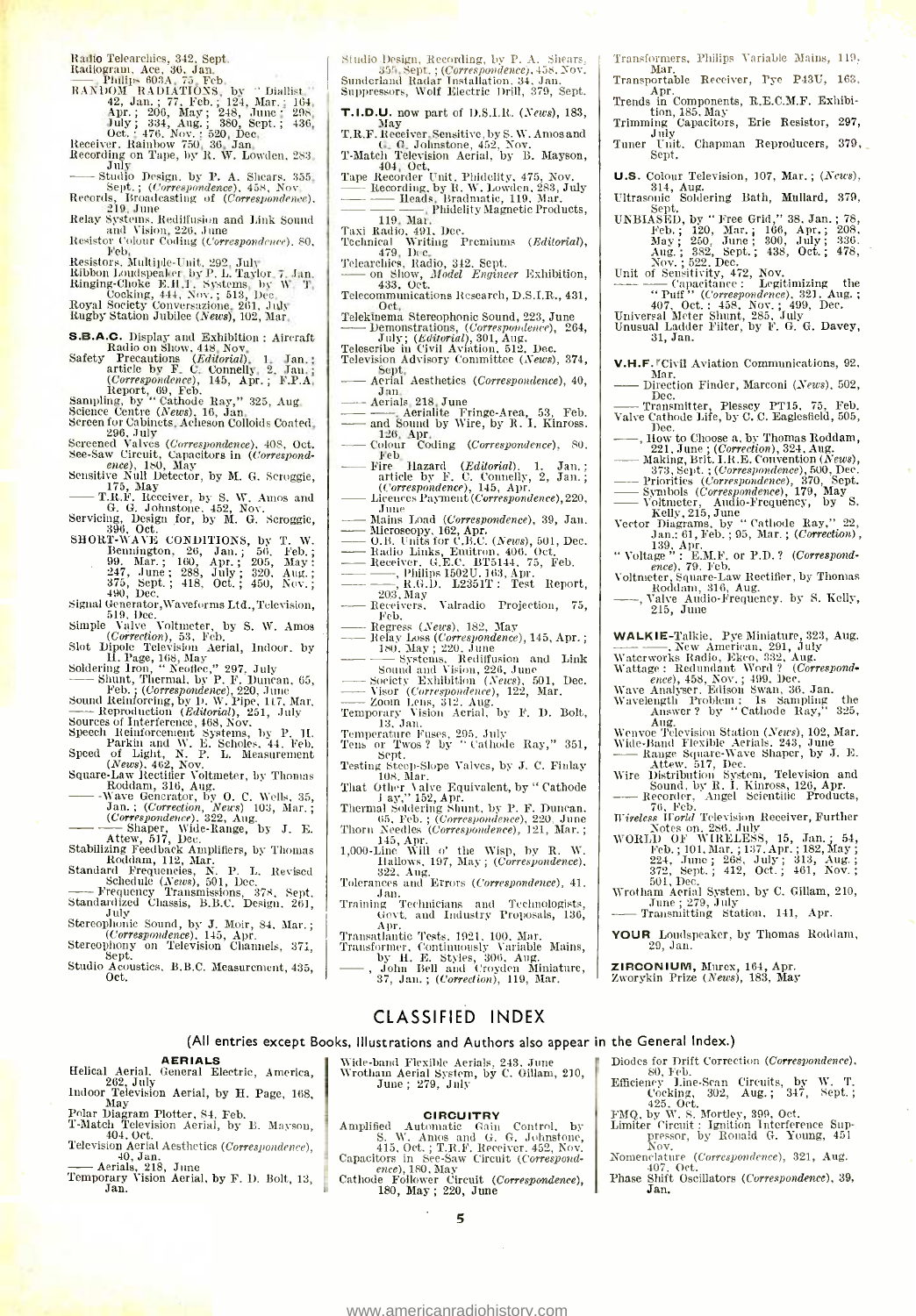Square Law Rectifier Voltmeter, by Thomas<br>Rectificial and 316, Aug.<br>Stabilistics and Theory of Theory of Theory of Theory of Theory of Theory of Theory of Theory of Theory of The

Stabilizing Feedback Amplifiers, by Thomas<br>W.D. Roddam, 112, Mar.

T.R.F. Receiver, by S. W. Amos and G. G. Johnstone, 452, Nov.<br>That Other Valve Equivalent, by " Cathode Ray," 152, Apr.<br>Ray," 152, Apr. Unusual Ladder Filter, by F. G. G. Davey, 31, Jan.

**DESIGN<br>
Audio Frequency Valve Voltmeter, by S.**<br> **R** Kelly, 215, June

Band-pass Converters, by H. B. Dent, 67,

Continuously Variable Mains Transformer,<br>
by H. E. Styles, 306, Aug.<br>
Crystal Set, Modern, by B. R. Bettridge,<br>
338, Sept.; (Correspondence), 408,<br>
P. R. T. Trom an R.F. Oscillator, by C. J.<br>
Dickinson, 70, Feb.

Electronic Fluxmeter, by P. L. Taylor, 161,<br>F.M. Receiver, by J. G. Spencer, 440, Nov. ;<br>m. 487, Dec.

Flyback E.H.T. Booster, by A. H. B. Walker, 27, Jan.

Indoor Television Aerial, by H. Page, 168,<br>Modifying " Surplus " Meters, by W. H.<br>Cazaly, 376, Sept.<br>Multi-Range Ohmmeter, by I. B. Davidson,<br> $\frac{50, \text{Feb}}{250}$ .

Multi-Range Ohmmeter, by I. B. Davidson,<br>Multiple-Unit Resistors, 292. July<br>Oscilloscope Calibrator, by W. Tusting,<br>310, Aug.<br>Radio Feeder Unit, by J. F. O. Vaughan,<br>480, Dec. Ribbon Loudspeaker, by P. L. Taylor, 7,<br>Jan. D

Sensitive Null Detector, by M. G. Scroggie,<br>
175. May<br>
T.H.F. Receiver, by S. W. Amos<br>
and G. G. Johnstone, 452, Nov.<br>
Square-Wave Generator, by O. C. Wells,<br>
Square-Wave Generator, by O. C. Wells,<br>
(Correspondence), 322,

- 
- Thermal Soldering Shunt, by P. F. Duncan, 65. Feb. ; (Correspondence), 220, June

Wide-Range Square -Wave Shaper, by J. E.<br>
Here Shaw, 517, Dec.<br>
Hereless World Television Receiver, Further Notes on, 286, July

**ELECTRONICS**<br> **ELECTRONICS**<br> **Report 151 Apr.**<br> **Report 151 Apr.**<br> **Computer**, New Digital, 333, Ang.<br>
Computers. by "Cattiode Ray," 419, Oct.;<br>
Computers. by "Cattiode Ray," 419, Oct.;<br> *Correspondence*), 438, Nov.; 499,

MANUFACTURERS' PRODUCTS<br>
Ace Radiogram, 36, Jan.<br>
296, July<br>
Acrialite Fringe-Area Television Aerials.<br>
296, July<br>
Aerialite Fringe-Area Television Aerials.

Amplion " Activette " for Dry Batteries, by R. W. Hallows, 434, Oct. (Corres-<br>pondence), 457, Nov.

Amplivox Miniature Hearing Aid, 296, July Angel Scientific Products Wire Recorder,

Figure Frontiet Transformer, 37,<br>
76, Feb.<br>
10. 10, Correction), 119, Mar.<br>
20. Jan.; (Correction), 119, Mar.<br>
20. Miniature Earphone, 475, Nov.<br>
20. Miniature Hearing Aid, 37, Jan.<br>
20. Hadmatic Tape-Recording Heads, 119.

Decover magnetic Dictation Machine, 196, Bddystone Amateur Beam Aerial, 475, Nov.<br>Eddystone Amateur Beam Aerial, 475, Nov.<br>Edison Swan Analyser, 36, Jan.<br>Ekco ES115 Extension Loudspeaker, 36,<br>Jan.

English Electric Steel C.R. Tubes (News), Erie Trimming Capacitors, 297, July

- 
- 

Exide Unspillable LPM4 Accumulator, 119,<br>
(C.E.C. BT5144 Television Receiver, 75,<br>
C.E.C. BT5144 Television Receiver, 75,<br>
C.R. Tubes for Television, 297, July<br>
C.R. Tubes for Television, 297, July<br>
C-Ratton, Kerston & Co

Hunt Printed Circuits, 163. Apr.<br>
Invicta A.C./D.C. Battery Portable. 36,<br>
Jan. Jan.<br>
Marconi V.H.F. Direction Finder (News),<br>
502, Dec.

Marconi V.H.F. Direction Finder (News), 502, Dec.<br>
Maurice Equipment Co's Circular Indoor Aerial, 218, June<br>
Merryweather O.B. Mobile Aerial, 75, Feb.<br>
Metal Processes, Imitation Nickel Plating, 460, Nov.<br>
160, Nov.

Miniature Bearings Ball Race, 296, July Mollard Oscilloscope Units, 37, Jan.

Telescribe, 512, Dec.<br>
Wurex Zirconium, 164, Apr.<br>
Murphy Cylindrical Chassis, 324, Aug.<br>
Murphy Cylindrical Chassis, 324, Aug.<br>
" Neofiex " Soldering Iron, 297, July<br>
Phidelity Tape Recorder Unit. 475, Nov.

Philips 603A Radiogram, 75, Feb. 1502 U Television Receiver, 163, Apr. Variable Mains Transformers, 119, Mar.

Plessey Aerial Multicoupler, 36, Jan.<br>
PT15 V.H.F. Transmitter, 75, Feb.

Pye Miniature Crystal Oven, 163, Apr. Miniature Walkie-Talkie, 323, Aug. P43U Transportable Receiver, 163, Apr. Report. 203, May Radar. Report. 203, May Radar. Radio & Television Ltd., Pattern

Generator, 296, July Rainbow 750 Receiver, 36, Jan.

Scott Bader Potted Circuits, 493, Dec.<br>Taylor Electrical Multi-Range Meter, 519,<br>Dec.

Telcon Transmitter Feeder Cable, 37, Jan. Valradio Projection Television Receivers, 75, Feb.

Waveforms Ltd. Television Signal Generator,

519, Dec. Whiteley 1.2 -in Concentric Duplex Loud-speaker, 36, Jan. Wolf Electric Drill Suppressors. 379, Sept.

MISCELLANEOUS<br>American Insularity (Correspondence), 179, American Insularity (*Correspondence*), 179, May<br>Dimensions, by " Cathode Ray," 469, Nov.

E.M.F. or P.D.? (Correspondence), 79, Feb. Electrical Dangers (Correspondence), 80, Feb.; 180, Feb.; 180, W. A. Dummer.

510, Dec. Ferrié -Unit of Sensitivity, 472, Nov.<br>510, Dec. Ferrié -Unit of Sensitivity, 472, Nov.<br>Grouped Component References

Grouped Component References, by L.<br>Bainbridge-Bell, 115, Mar. ; (Corres-<br>pondence), 219, June

Jointing Aluminium, 181, May; (Corres-<br>pondence), 408, Oct. 500, Dec.

Legitimizing the " Puff " (Correspondence), 321, Aug. ; 407, Oct. ; 4 $\frac{1}{40}$ , Nov. ; 499. Dec. Re-activating Dry Batteries, by R. W. Hallows, 434, Oct. ; (Correspondence),  $457$ , Nov.

Standardized Chassis, B.B.C. Design, 201, July Temperature Fuses, 295, July Vector Diagrams, by " Cathode Ray," 22, Jan. ; 61, Feb. ; 95, Mar. ; (Correction), 139, Apr.

MODULATION<br>
1.M. Versus F.M. (Correspondence), 39, Jan.;<br>
79, Feb. ; 122, Mar.; 146, Apr.; 220,<br>
June; 263, July; 407. Oct.; 458, Nov.;<br>
(Editorials), 167, Mar.; 299, June;<br>
(Editorials), 167, Mar.; 299, June;<br>
E.H.F. Com

Mystery Broadcasting (Editorial), 337, Sept.;<br>
article by Thomas Roddam, 341,<br>
Sept.: (Correspondence), 499, Dec.<br>
Sampling, by "Cathode Ray," 325, Aug.<br>
Stereophony on Television Channels, 371,<br>
Wrotham Transmitting Stat

<www.americanradiohistory.com>

ORGANIZATION<br>
Airmet (News), 102, Mar.<br>
Amateur F.M. and Television Frequencies (News), 313, Aug. ; 319, Aug. ; 461, Nov. -- Radio Developments, by J. P. Hawker, 465, Nov. B.B.C. Stations, List of, 104, Mar.

B.B.C. Report (News), 138, Apr. Jubilee Exhibition (News), 138, Apr. Jubilee Exhibition (News), 132, May B.S.R.A. Exhibition, 182, May ; 265, July ; Convention, 260, July ; Officers, 374, Sept. B.V.A. Officers (News), 413,

Bad Radio Teaching (Correspondence), 500,<br>Dec. Brit. I.R.E. Annual Meeting and Officers (News), 461, Nov.; Graduateship<br>Exam. (News), 139, Apr.; 1951

Convention (News), 101, Mar. ; 138,<br>Apr. ; 224, June ; 268, July ; 314,<br>Aug. ; 372, Sept.<br>Business Radio, P.M.G.'s Statement (News). 372, Sept. ; 412, Oct. .<br>Radio, Details of Service, 498, Dec. . . . .

Cinema Television (Editorial), 83, Mar.<br>Copenhagen and Intermediate Frequencies.<br>D.S.I.R. Telecommunications Research, 431.<br>D.S.I.R. Telecommunications Research, 431.

D.S.I.R. Telecommunications Research, 421,<br>
Oct.<br>
Curope's V.H.F. Stations (News), 137, Apr.<br>
F.M. and Exports (Correspondence), 322, Ana.<br>
F.M. and Exports (Correspondence), 322, Ana.<br>
G.R.S.E. War Office Agreement (News)

(News), 502, Dec.<br>
1.E.E. Joint Engineering Conference (News),<br>
224, June ; Amnual Report (News),<br>
269, July ; Premiums (News), 373,<br>
Sept. ; Council (News), 374, Sept. ;<br>
Radio Section Committee (News).<br>  $374$ , Sept. ; 1

tion (News), 138, Apr. ; 412, Oct.<br>I.F. Problems (News), 15, Jan. ; 360, Sept. I.P.R.E. North-Eastern Section Formed

(News), 139, Apr. I.S.W.C. Competitions (News), 17, Jan. Institute of Physics Annual Report (News). 269, July ; Graduatcship Exam. Interference Suppression : Good Example (Correspondence), 80, Feb.

Measuring Instruments, Joint Advisory Com-<br>
inter Formed (News). 412, Oct.<br>
Multi-Carrier Air Communications, 92, Mar.<br>
Operating Airborne Equipment, by Basil<br>
Reforming Rights (News), 183, May<br>
Performing Rights (News),

R.S.G.B. Convention (News), 138, Apr. ; Officers (News), 139, Apr. ; Exhibition (News), 183, May R.T.E.B. Exam. Results (News), 463, Nov.

Radio and Power Cuts (News), 462, Nov. ;<br>  $502$ . Dec.<br>
Industry Council's Committee (News),<br>  $101$ , Mar.<br>
Industries Club Membership and Officers<br>  $-$  Officers' Union Officials (News), 269,

- July Rearmament Advisory Committee

Research Board Reports (1933-48), 18, Jan. ; (1949), 295, July Societies and Clubs, List, 19, Jan. ; Additions and Amendments, 151, Apr. Resistor Colour Coding (Correspondence), 80, Feb.

Standard Frequencies Revised (News), 501,<br>
Feb.<br>
Standard Frequencies Revised (News), 183,<br>
T.I.D.U. now part of D.S.I.R. (News), 183,<br>
Telekinema Demonstrations (Correspondence),<br>
264, July ; (Editorial), 301, Aug.<br>
Sept.

Sept. Sept. Payment (Correspondence), 220, June - Training Technicians and Technologists, Govt. and Industrial Reports, 136,

Apr. Wireless Telegraphy Act 1949, P.M.G.'s Statement (Editorial), 337, Sept.

- Formed (News), 461, Nov.

International Conference at Geneva (News), 372, Sept.<br>Italian F.M. (News), 15, Jan.

R. B. ; Volume,  $\overline{APL}$ <br>
R. E.C.M. F. 1951 Exhibition (News), 102, Mar. ; 134. Apr. ; Officers (News), 462, Nov. Nov. Nov. 2010<br>
May ; 1952 Exhibition (News), 462,<br>
R. S. G. B. Convention (News), 138. Apr. ;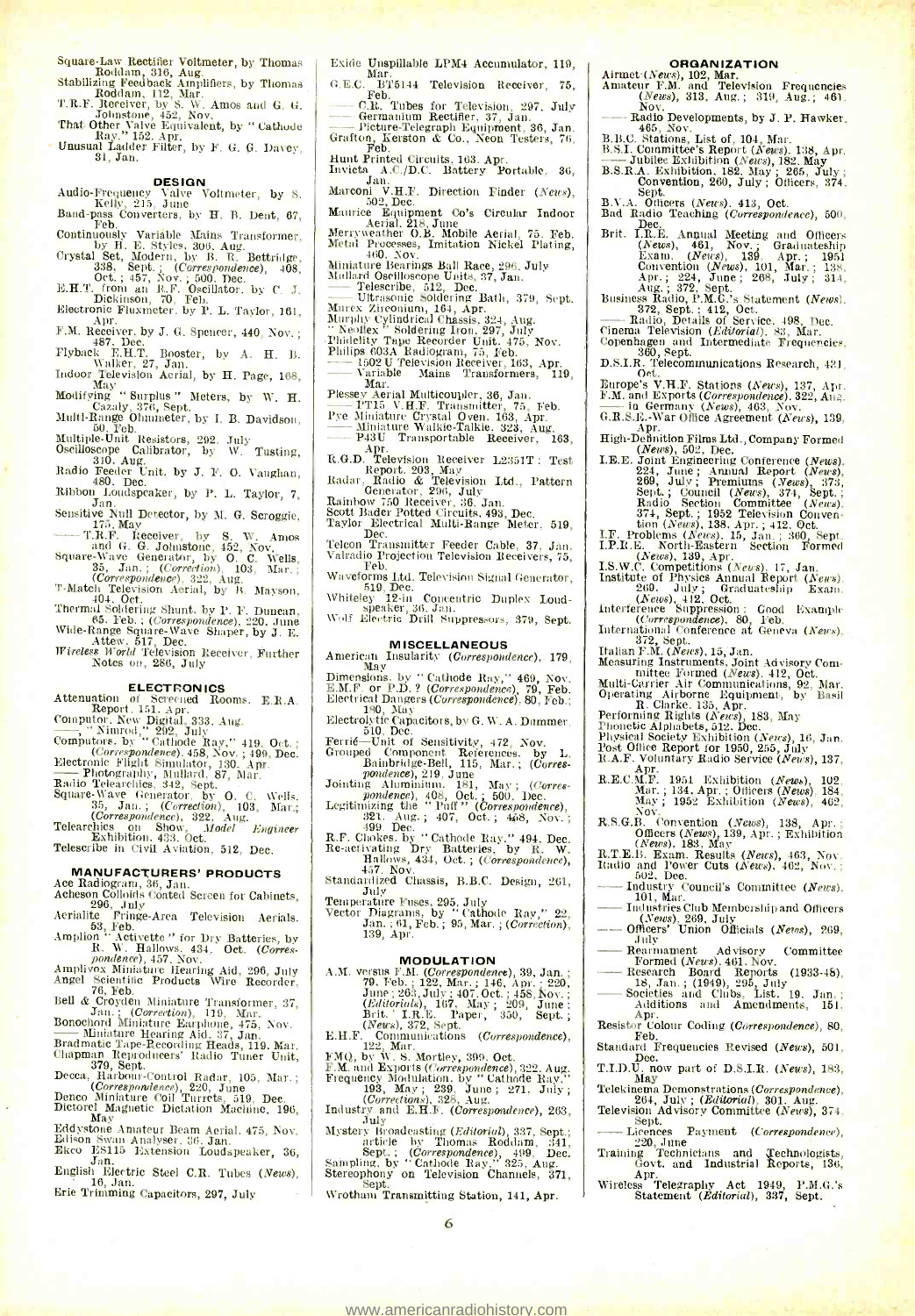## PROPAGATION

Ionosphere Review : 1950, by T. W. Benning-<br>ton, 109, Mar.<br>Radio Astronomy, 275, July<br>Radio in the Jungle, by " Pronto," 73, Feb. ;<br>(Correspondence), 179, May

## **RADIOLOCATION**

Air Navigational Aids, by Basil Clarke, 329, Aug.<br>Aug.<br>Airfield Surface Movement Indicator, 170,<br>May

- 
- May May Course Plotting, 143, Apr. ;<br>Automatic Course Plotting, 143, Apr. ;<br>Harbour Control Radar, 105, Mar. ; (Corres-<br>pondence), 220, June Rachar Correspondence), 120, Mar.; (Correspondence), 122, Mar.<br>
Radar Beginnings (Correspondence), 122, Mar.<br>
Claims, Royal Commission on Awards<br>
Claims, Royal Commission on Awards
- 
- method of the position of the position of the Redinings (Correspondence), 122, Mar.<br>
Radar Beglinings (Correspondence), 122, Mar.<br>
Claims, Royal Commission on Awards<br>
(News), 182, May<br>
Display Unit, Decca Type 12, 424,<br>
Oc Oct. -- Sonde, 155, Apr. Radio - Astronomy, 275, July on the Airways, 199, May Sunderland Radar installation, 34, Jan.
	-

- **SOUND REPRODUCTION**<br>Acoustics of the Royal Festival Hall, 244 Acoustics of the Royal Festival Hall, 244,<br>June June Control Records (Correspondence),<br>123, Mar. 123, Mar.
- 
- 
- 

- Amplified Automatic Gain Control, by S. W.<br>
Amos and G. G. Johnstone. 415,<br>
Oct.; T.R.F. Receiver. 452. Nov.<br>
Amplifiers for Disc Recording, B.S.R.A.<br>
Lecture. 14, Jan.<br>
Approach to "High Fidelity," 289, July<br>
Association
- May May Audio Convention, Brit. I.R.E., 409, Oct.
- 
- H.B.C. (61, P.O. Standards (Correspondence),<br>  $2(6, 19, 0.6)$ . Standards (Correspondence),<br>
18as without Big Baffles, by K. A. Exley,<br>
182, Apr.; (Correspondence), 219,<br>
May; 264, July; 321, Aug.; 369,<br>
Sept.; 408, Oct.<br>

Continental Grainophone Records, 484, Dec.<br>
Distribution of Sound (Editorial), 43, Feb.<br>
Electromagnetic Gramophone Fickups,<br>
B.S.R.A. paper, 238, June<br>
Frequency Test Records, 244, June<br>
Frequency Test Records, B.S.R.A. d

- 
- 
- 
- port (Editorial), 125. Apr.<br>House of Lords, Tannoy Installation, 312, Aug.
- 
- Aug. Intermodulation Distortion in Gramophone<br>Pickups, by S. Kelly, 256, July ;<br>(Correspondence). 370, Sept.<br>Testing, by E. W. Berth-Jones, 233,

Loudspeaker Design, Progress in, Brit.<br>
- Diaphragm Control, by J. Moir, 252,<br>
- July Power, by Thomas Roddam,<br>
- Input Power, by Thomas Roddam,

- July Power, by Thomas Roddam,<br>29, Jan Magnetic Dictation Machine, Dictorel, 196,
- May Becording Tape, by H. G. M. Spratt, 88,
- 
- Feb. : 149, Apr.<br>Pickup Design (Correspondence), 81, Feb. ;<br>146, Apr.
- Input Circuit (Correspondence), 40, Jan.
- Piezoelectric Pickups, B.S.R.A. paper, 18, Jan.<br>Recording on Tape, by R. W. Lowden, 283,
- Recording on Tape, by R. W. Lowden, 283, July --- Studio Design, by P. A. Shears. 355, Nov. 7, Sept. ; (Correspondence), 458, Nov. 7, Sept. ; (Correspondence), 458, Nov. 7,
- Sept. ; (Correspondence), 458, Nov.<br>
Inn. Jan., and Republication Development of the production (Edilorial), 251, 31<br>
The Reproduction (Edilorial), 251, 31<br>
Speech Reinforcement Systems, by P. H.<br>
Speech Reinforcement Syst
- 
- 

- Stereophonic Sound in the Telekinema, 223. June<br>Stereophony on Television Channels, 371,
- Stereophony on Television Channels, 371,<br>
Studio Acoustics, B.R.C. Measurement,<br>
435, Oct.<br>
Thorn Needles (Correspondence), 121, Mar. ;<br>
145, Apr.
- 
- 

## **TELEVISION**

- Aluminizing Cathode-Ray Tubes. by S. R.<br>Neuberger and J. H. Jupe, 245,<br>June
- Amateur Television, 313. 319, Aug. ; 461, Neuberger and J. H. Jupe, 245,<br>June Television, 313, 319, Aug.; 461,<br>our Television, 313, 319, Aug.; 461,<br>Nav.<br>Mar.
- 
- American Coast-to-Coast Television (News),<br>461, Nov. - Dutch Frequencies (News), 102,<br>
Mar.<br>
American Coast-to-Coast Television (News),<br>
461, Nov.<br>
- Colour Television, 107, Mar.; ((News),<br>
314, Aug.
- 314, Aug. High- Definition Television. 156, Apr. British Amateur Television Club Conven-
- 
- tion (News), 225, June 319. Aug.<br>Cinema Television (Editorial), 83. Mar.<br>Countering Mains Fluctuations, by Graham<br>Woodville, 148, Apr.<br>Cylindrical Chassis, Murphy, 324, Aug.<br>Danish Television (News), 463, Nov.
- 
- 
- 
- 
- Dutch Television (*News*), 101, Mar.:, 462,<br>
E.H.T. from an R.F. Oscillator, by C. J.<br>
Dickinson 70, Feb.<br>
Efficiency Line-Scan Circuits, by W. T.<br>
Cocking. 302, Aug.: 347, Sept.;<br>
425. Oct.<br>
Edophor Projection Television
- 
- 
- 
- 
- 
- Nov. Tests (News), 313, Aug.<br>Ignition Interference Suppressor, by Ronald G. Young, 451, Nov.<br>Indoor Television Aerial, by H. Page, 168,
- 
- May Interference Suppression : Good Example (Correspondence), 80, Jan.
- Mains Load *(Correspondence*), 39, Jan.<br>0.13. Units for C.R.C. (News), 501, Dec.<br>Paris Television Show, by A. V. J. Martin, 459, Nov.
	-
- 
- R.G.D. Television Receiver, 1.2351T: Test<br>
Relay Loss, Television (Correspondence), 145,<br>
Apr. ; 180. May ; 220, June<br>
Apr. ; 180. May ; 220, June<br>
Systems, Rediffnsion and Link, Sound<br>
and Vision, 226, June
- 
- and Vision, 226, June<br>
Ringing-Choke E.H.T. Systems, by W. T.<br>
Cocking, 444, Nov.; 513, Dec.<br>
Stereophony on Television Channels, 371,<br>
T-Match Television Aerial, by B. Mayson,<br>
Television Aerial, by B. Mayson,<br>
404, Oct.<br>
- 
- 40, Jan.<br>Aerials, 218. June
- and Sound by Wire, by R. I. Kinross,
- 120, Apr. 120, Apr. 120, Apr. 120, Apr. 120, Apr. 120, Apr. 120, Apr. 120, Apr. 120, Apr. 120, Apr. 120, Apr. 120, Apr. 120, Apr. 120, Apr. 120, Apr. 120, Apr. 120, Apr. 120, Apr. 120, Apr. 120, Apr. 120, Apr. 120, Apr. 12 126, Apr.<br>126, Apr.<br>126, Apr.<br>1200 Feb.<br>1200 Feb.<br>1200 Microscopy - At South Bank, 244, June<br>
- Colour Coding (Correspondence), 80,<br>
- Microscopy, 162, Apr.<br>
- Radio Links, Emitron, 406, Oct.<br>
- Visor (Correspondence), 122, Mar,<br>
13, Jan.<br>
13, Jan.
- 
- 
- 
- 1,000 Line Will o' the Wisp. by R. W.<br>Hallows, 197, May; (Correspondence).
- 322. Aug. Station (News), 102, Mar. Wenvoe Television Station (News), 102, Mar. Fireless World Television Receiver, Further  $\frac{1}{100}$ <br>Zoom Lens, 312, Aug.

## TEST AND MEASUREMENT

- 
- Audio- Frequency Valve Voltmeter, by S.<br>
K.R.T. Luminous Phenomena : Curious<br>
C.R.T. Luminous Phenomena : Curious<br>
... Effect (Correspondence). 40. Jan.
- 
- Electronic Fluxmeter, 161, Apr. Intermodulation Distortion in Gramophone Pickups, by S. Kelly, 256, July;  $(Correspondence)$ , 370, Sept. Testing, by E. W. Berth-Jones, 233,
- Modifying Surplus Meters, by W. H. Cazaly, 376, Sept.

<www.americanradiohistory.com>

- Multiple-Unit Resistors, 292. July<br>Multi-Range Ohmmeter, by I. B. Davidson,<br>50. Feb.
- 
- 50, Feb. (Scillbrator, by W. Tusting, 310. Aug. 310. Aug. 310. Aug. 310. Aug. 310. Aug. 507, Dec. Polar Diagram Plotter, 84, Feb. (Paparter, by M. G. Scroggie, 175, May Rectifier Voltmeter, by Thomas Square-Law Rectifier V
- 
- Roddam, 316, Aug.<br>Studio Acoustics, B.B.C. Measurement, 435,
- Test and Measuring Gear at Physical Society's and It.E.C.M.F. Exhibitions, 191,

Testing Steep-Slope Valves, by J. C. Finlay, 108, Mar.<br>Telerances and Errors (Correspondence), 41, Tolerances and Errors (Correspondence), 41, Jan. Universal Meter Shunt, 285. July<br>Wide-Range Square-Wave Shaper, by J. E.<br>Attew, 517. Dec.

**TRANSMISSION** 

A.M. versus F.M. (Correspondence), 39, Jan.<br>
79, Feb. ; 122, Mar. ; 146, Apr. ;<br>
220, June ; 263. July ; 407, May ;<br>
458, Nov. ; (Editorials), 167, May ;<br>
209, June ; Brit. I.R.E. Paper, 350.

Sept.: (Neige). 372, Sept.<br>
Manteur Radio Developments, by J. P.<br>
Hawker, 465. Nov.<br>
B.B.C./G.P.O. Standards (Correspondence),<br>
263. July 369. Sept.<br>
Daventry Station, New, by R. W. Hallows,<br>
236. July 369. Sept.<br>
E.H.F. C

Nov. : Tests (News), 313, Aug.<br>
Industry and E.H.F. (Correspondence), 263,<br>
July Metre-Wave Broadcasting (Editorials), 167,

May : 209, June ; 439. Nov. ; (Corres-<br>pondence), 263, July ; 500, Dec.<br>Multi-Carrier Air Communications, 92, Mar.

Mystery Broadcasting (Editorial), 337, Sept. ;<br>article, by Thomas Roddam, 341,<br>Sept. ; (Correspondence), 499, Dec.<br>Nerve Communications, I.E.E. Paper, 6,<br>Radio for Taxis, 491, Dec.<br>Sampling, by "Cathode Ray," 325, Aug.<br>Sta

Television and Sound by Wire, by R.<br>--- Radio Links, Emitron, 406, Oct.<br>--- Radio Links, Emitron, 406, Oct.

VALVES AND THERMIONICS

Tadio Links, Emitron, 406, Oct.<br>
Temporary Vision Aerial, by F. D. Bolt<br>
Temporary Vision Aerial, by F. D. Bolt<br>
Walkie-Talkie, New American, 291, July<br>
Waterworks Radio, Ekco, 332, Aug.<br>
Waterworks Radio, Ekco, 332, Aug.<br>

Aluminizing Cathode -Ray Tubes, by S. R. Neuberger and J. IL Jupe, 245, June Countering Mains Fluctuations, by Graham Woodville. 148, Apr.<br>Diode Detector Distortion, by W. T. Cocking,

Gas Discharge Tubes, 293, July<br>Germanium Diodes, by R. T. Lovelock and<br>J. H. Jupe, 57. Feb.<br>How Reliable is a Radio Valve ?, I.E.E.<br>How Reliable is a Radio Valve ?, I.E.E.<br>Movie Choose a Valve by Thomas Roddam,<br>221, June :

That Other Valve Equivalent, by " Cathode Ray," 152. Apr. Valve anti Circuit Noise, Radio Research Report, 129, Apr. - Cathode Life, by C.C. Eaglesfield, <sup>505</sup> Vaive and Urcuit Noise, Radio Research<br>
Report, 129, Apr.<br>
Cathode Life, by C.C. Eaglesfield, 505<br>
Dec.<br>
Making, Brit. I.R.E. Convention (News),<br>
373, Sept.; (Correspondence), 500, 373, Sept. ; (Correspondence), 500,

Priorities (Correspondence), 50<br>Dec.<br>- Priorities (Correspondence), 370, Sept.<br>- Symbols (Correspondence), 179, May

Dec.<br>
Making, Bri<br>
373, Sep<br>
Dec.<br>
Priorities ((<br>
Symbols (C